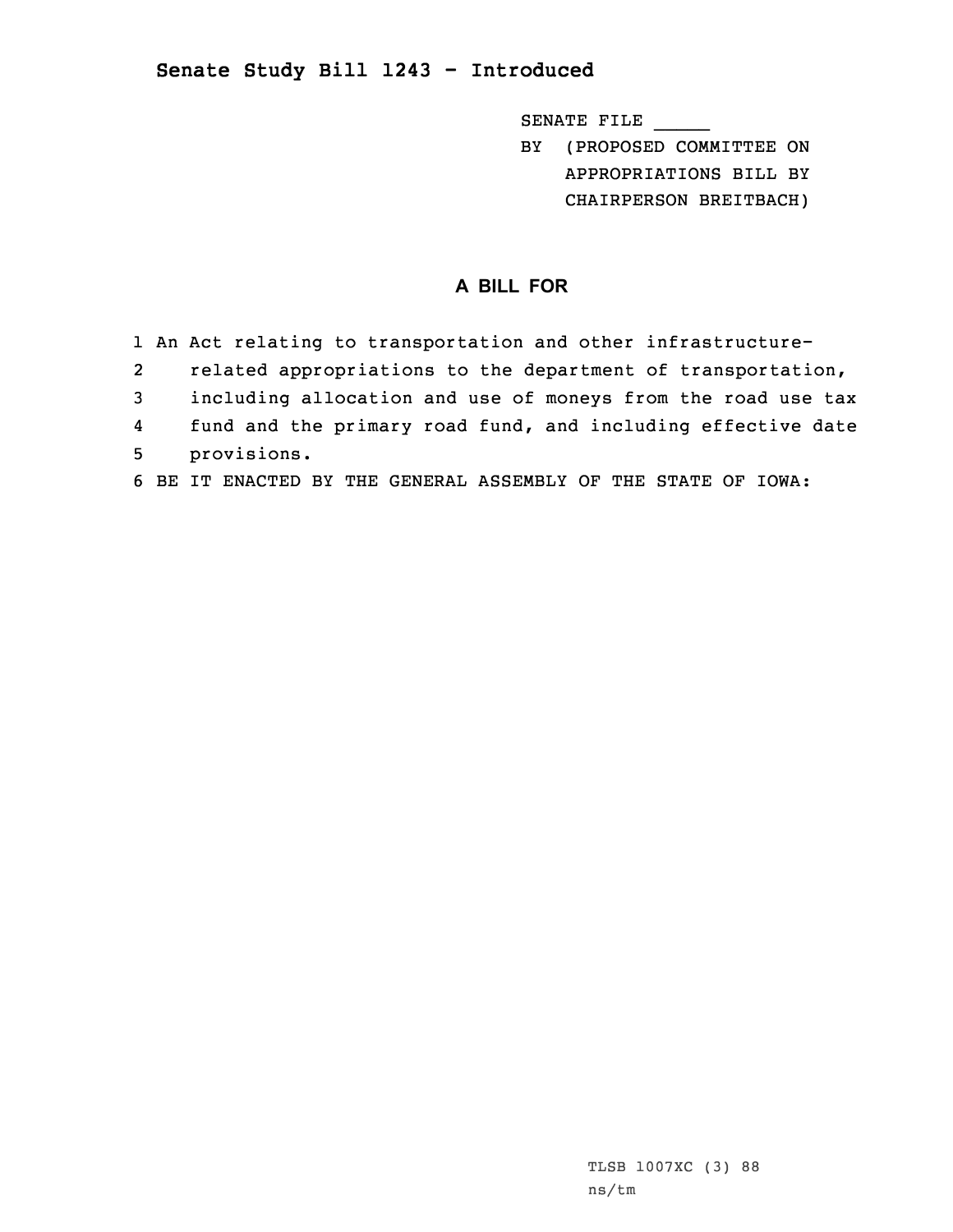1 DIVISION I 2 FY 2018-2019 Section 1. PRIMARY ROAD FUND. 4 1. There is appropriated from the primary road fund created in section 313.3 to the department of transportation for the fiscal year beginning July 1, 2018, and ending June 30, 2019, the following amount, or so much thereof as is necessary, to be used for the purpose designated: For the purchase of salt: .................................................. \$ 8,700,000 11 2. Notwithstanding section 8.33, moneys appropriated in this section that remain unencumbered and unobligated at the close of the fiscal year shall not revert but shall remain available for expenditure for the designated purpose until the close of the succeeding fiscal year. Sec. 2. EFFECTIVE UPON ENACTMENT. This division of this Act, being deemed of immediate importance, takes effect upon enactment. DIVISION II FY 2019-2020 21 Sec. 3. ROAD USE TAX FUND. There is appropriated from the road use tax fund created in [section](https://www.legis.iowa.gov/docs/code/2019/312.1.pdf) 312.1 to the department of transportation for the fiscal year beginning July 1, 2019, and ending June 30, 2020, the following amounts, or so much thereof as is necessary, to be used for the purposes designated: 1. For the payment of costs associated with the production of driver's licenses, as defined in section 321.1, subsection 28 20A: .................................................. \$ 3,876,000 Notwithstanding [section](https://www.legis.iowa.gov/docs/code/2019/8.33.pdf) 8.33, moneys appropriated in this subsection that remain unencumbered or unobligated at the close of the fiscal year shall not revert but shall remain available for expenditure for the purposes specified in this subsection until the close of the succeeding fiscal year. 2. For salaries, support, maintenance, and miscellaneous

-1-

S.F.  $\rule{1em}{0.15mm}$ 

LSB 1007XC (3) 88 ns/tm 1/6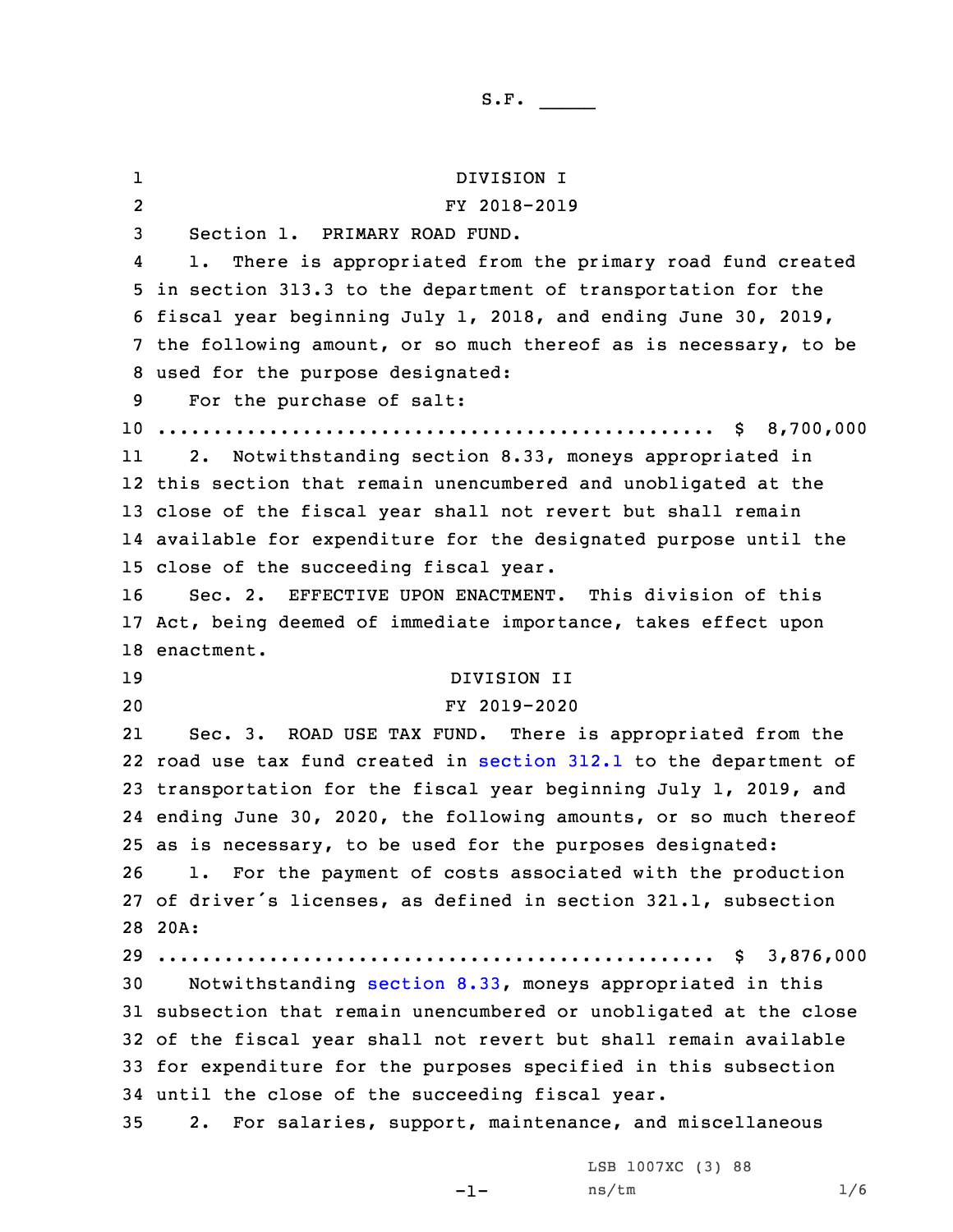S.F.  $\rule{1em}{0.15mm}$ 

|              | 1 purposes:                                                        |
|--------------|--------------------------------------------------------------------|
| $\mathbf{2}$ | a. Administrative services:                                        |
|              |                                                                    |
| 4            | b. Planning:                                                       |
|              |                                                                    |
| 6            | c. Highways:                                                       |
|              |                                                                    |
| 8            | d. Motor vehicles:                                                 |
|              |                                                                    |
| 10           | e. Strategic performance:                                          |
|              |                                                                    |
|              | 12 3. For payments to the department of administrative             |
|              | 13 services for utility services:                                  |
|              |                                                                    |
|              | 15 4. For unemployment compensation:                               |
|              |                                                                    |
|              | 17 5. For payments to the department of administrative             |
|              | 18 services for paying workers' compensation claims under chapter  |
|              | 19 85 on behalf of employees of the department of transportation:  |
|              | 158,809                                                            |
| 21           | 6. For payment to the general fund of the state for indirect       |
|              | 22 cost recoveries:                                                |
|              |                                                                    |
|              | 24 7. For reimbursement to the auditor of state for audit          |
|              | 25 expenses as provided in section 11.5B:                          |
|              |                                                                    |
|              | 27 8. For automation, telecommunications, and related costs        |
|              | 28 associated with the county issuance of driver's licenses and    |
|              | 29 vehicle registrations and titles:                               |
|              |                                                                    |
|              | 31 9. For costs associated with the participation in the           |
|              | 32 Mississippi river parkway commission:                           |
|              | 40,000                                                             |
|              | 34 10. For costs associated with the traffic and criminal          |
|              | 35 software program and the mobile architecture and communications |
|              | LSB 1007XC (3) 88                                                  |

ns/tm 2/6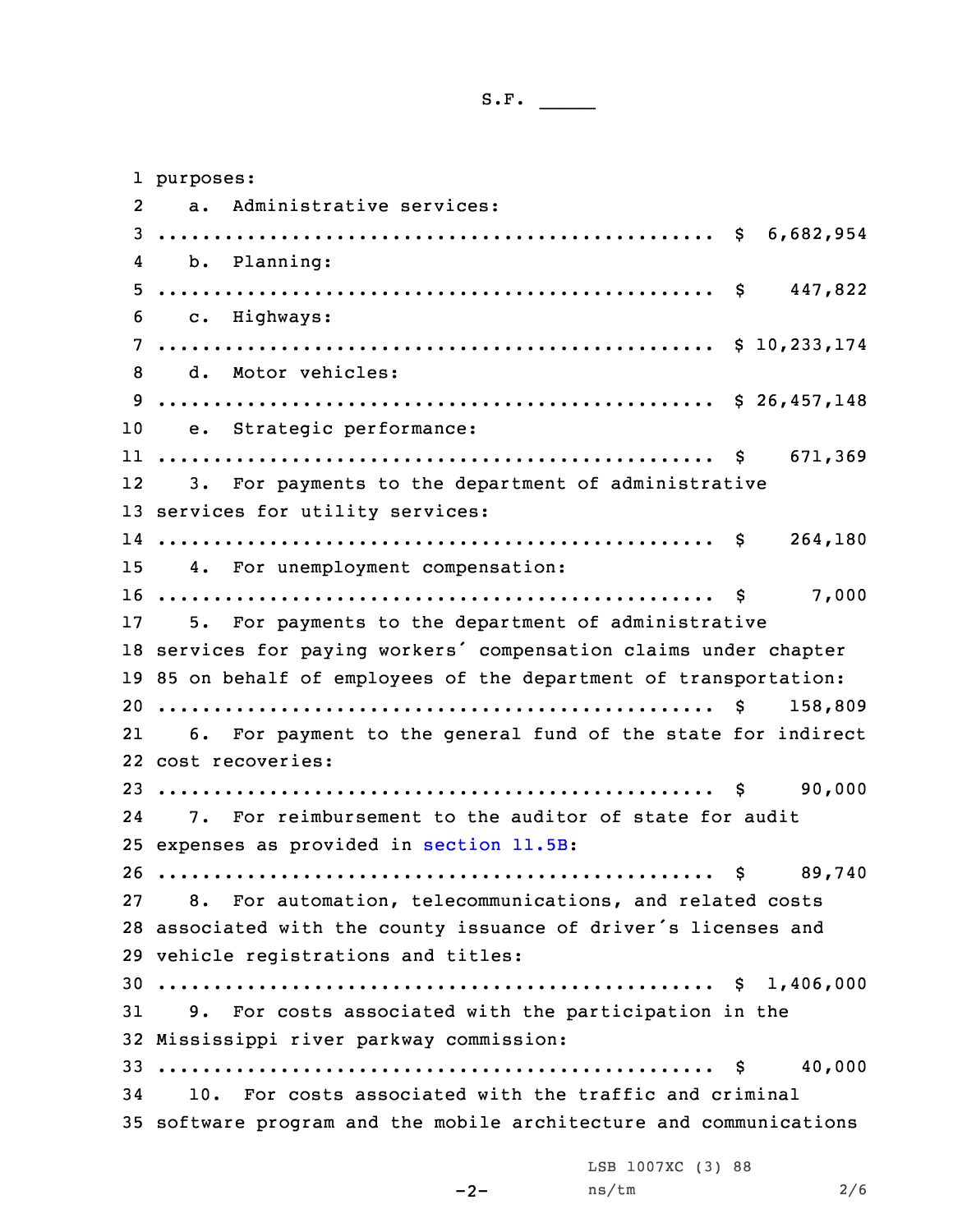| ، د ت |  |  |  |  |  |
|-------|--|--|--|--|--|
|       |  |  |  |  |  |

 handling program: .................................................. \$ 300,000 11. For costs associated with the statewide interoperability network: .................................................. \$ 114,302 12. For motor vehicle division field facility maintenance projects at various locations: .................................................. \$ 300,000 13. For capital costs associated with placing <sup>a</sup> driver and identification services center in Dallas county: .................................................. \$ 350,000 12 For purposes of [section](https://www.legis.iowa.gov/docs/code/2019/8.33.pdf) 8.33, unless specifically provided otherwise, moneys appropriated in subsections 12 and 13 that remain unencumbered or unobligated shall not revert but shall remain available for expenditure for the purposes designated until the close of the fiscal year that ends three years after the end of the fiscal year for which the appropriation was made. However, if the project or projects for which the appropriation was made are completed in an earlier fiscal year, unencumbered or unobligated moneys shall revert at the close of that same fiscal year. 22 Sec. 4. PRIMARY ROAD FUND. There is appropriated from the primary road fund created in [section](https://www.legis.iowa.gov/docs/code/2019/313.3.pdf) 313.3 to the department of transportation for the fiscal year beginning July 1, 2019, and ending June 30, 2020, the following amounts, or so much thereof as is necessary, to be used for the purposes designated: 1. For salaries, support, maintenance, miscellaneous purposes, and for not more than the following full-time equivalent positions: a. Administrative services: .................................................. \$ 41,052,430 ............................................... FTEs 250.00 b. Planning: .................................................. \$ 8,508,616 ............................................... FTEs 94.00 LSB 1007XC (3) 88 ns/tm 3/6

```
-3-
```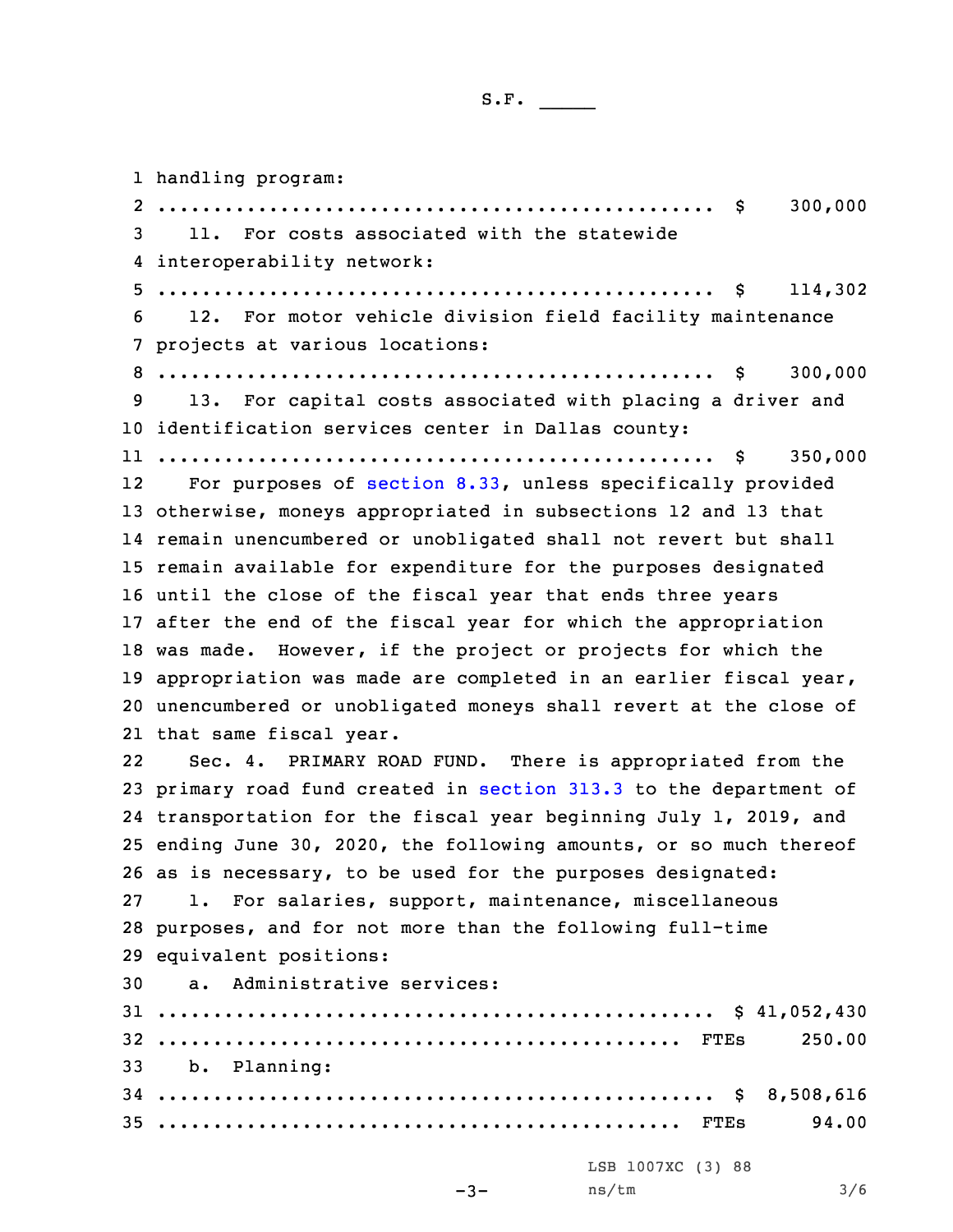| ິ. | - |  |  |  |  |
|----|---|--|--|--|--|
|    |   |  |  |  |  |

|                | 1 c. Highways:                                                     |         |
|----------------|--------------------------------------------------------------------|---------|
|                |                                                                    |         |
|                |                                                                    |         |
| 4              | d. Motor vehicles:                                                 |         |
| 5 <sub>1</sub> |                                                                    |         |
|                |                                                                    | 289.00  |
|                | 7 e. Strategic performance:                                        |         |
|                |                                                                    |         |
|                |                                                                    | 41.00   |
| 10             | 2. For payments to the department of administrative                |         |
|                | 11 services for utility services:                                  |         |
|                |                                                                    |         |
|                | 13 3. For unemployment compensation:                               |         |
|                |                                                                    |         |
|                | 15 4. For payments to the department of administrative             |         |
|                | 16 services for paying workers' compensation claims under          |         |
|                | 17 chapter 85 on behalf of the employees of the department of      |         |
|                | 18 transportation:                                                 |         |
|                |                                                                    |         |
|                | 20 5. For disposal of hazardous wastes from field locations and    |         |
|                | 21 the central complex:                                            |         |
|                |                                                                    |         |
|                | 6. For payment to the general fund of the state for indirect<br>23 |         |
|                | 24 cost recoveries:                                                |         |
|                | $25$ \$ 660,000                                                    |         |
|                | 26 7. For reimbursement to the auditor of state for audit          |         |
|                | 27 expenses as provided in section 11.5B:                          |         |
|                |                                                                    |         |
|                | 29 8. For inventory and equipment replacement:                     |         |
|                |                                                                    |         |
|                | 31 9. For costs associated with the statewide interoperability     |         |
|                | 32 network:                                                        |         |
|                |                                                                    | 702,142 |
|                | 34 10. For utility improvements at various locations:              |         |
|                |                                                                    | 400,000 |
|                |                                                                    |         |
|                | LSB 1007XC (3) 88<br>ns/tm<br>$-4-$                                | 4/6     |
|                |                                                                    |         |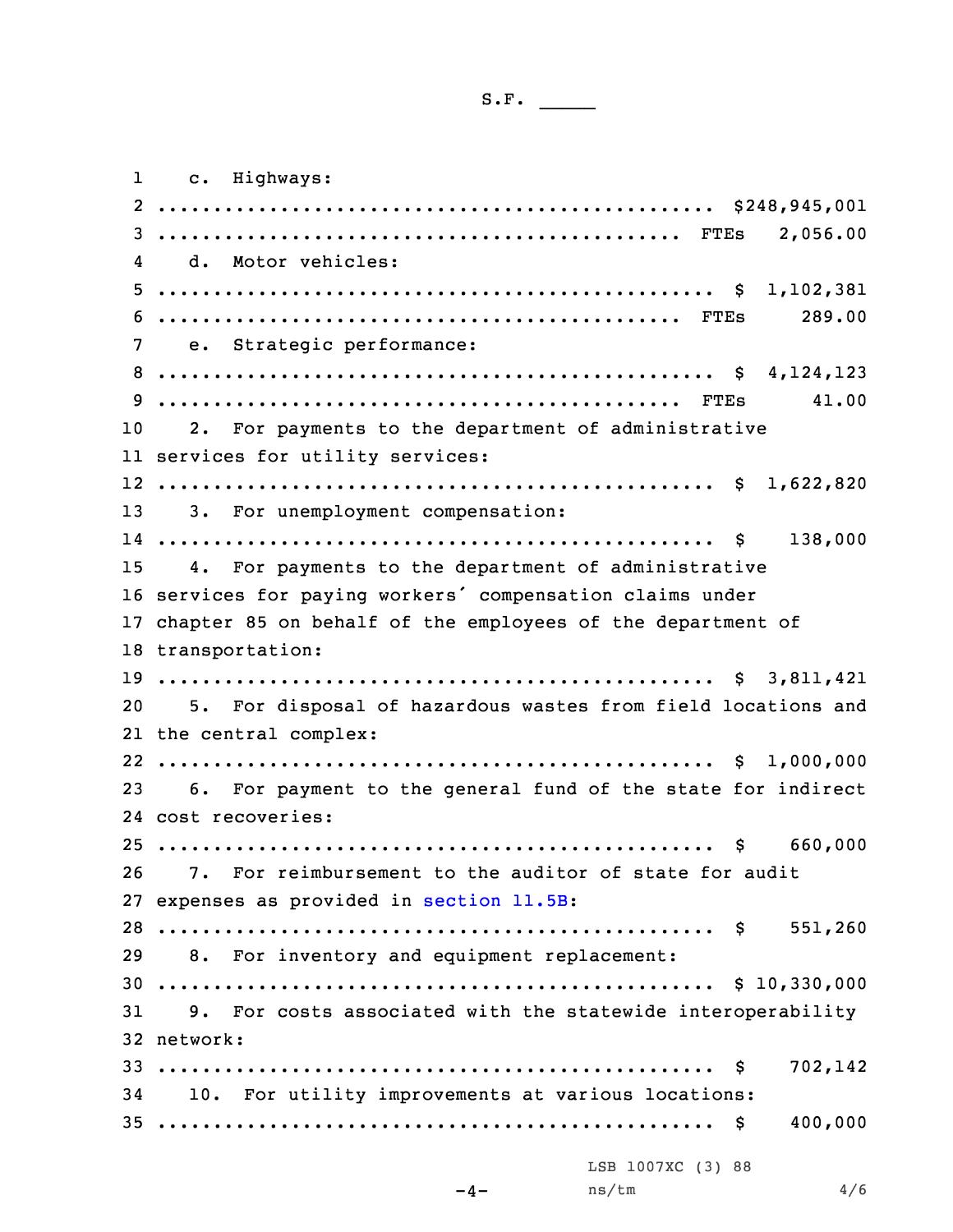S.F.  $\rule{1em}{0.15mm}$ 

1 11. For roofing projects at various locations: .................................................. \$ 500,000 12. For heating, cooling, and exhaust system improvements at various locations: .................................................. \$ 700,000 13. For deferred maintenance projects at field facilities throughout the state: .................................................. \$ 1,700,000 14. For maintenance projects at rest area facilities throughout the state: .................................................. \$ 250,000 12 15. For improvements related to compliance with the federal Americans with Disabilities Act to facilities throughout the 14 state: .................................................. \$ 150,000 16. For replacement of the Sioux City combined facility: .................................................. \$ 26,951,000 For purposes of [section](https://www.legis.iowa.gov/docs/code/2019/8.33.pdf) 8.33, unless specifically provided otherwise, moneys appropriated in subsections 10 through 16 that remain unencumbered or unobligated shall not revert but shall remain available for expenditure for the purposes designated until the close of the fiscal year that ends three years after the end of the fiscal year for which the appropriation was made. However, if the project or projects for which such appropriation was made are completed in an earlier fiscal year, unencumbered or unobligated moneys shall revert at the close of that same fiscal year. EXPLANATION **The inclusion of this explanation does not constitute agreement with the explanation's substance by the members of the general assembly.** This bill makes appropriations for FY 2018-2019 and FY 2019-2020 from the road use tax fund and the primary road fund to the department of transportation. FY 2018-2019. The bill makes <sup>a</sup> supplemental appropriation from the primary road fund for the purchase of salt. This  $-5-$ LSB 1007XC (3) 88 ns/tm 5/6